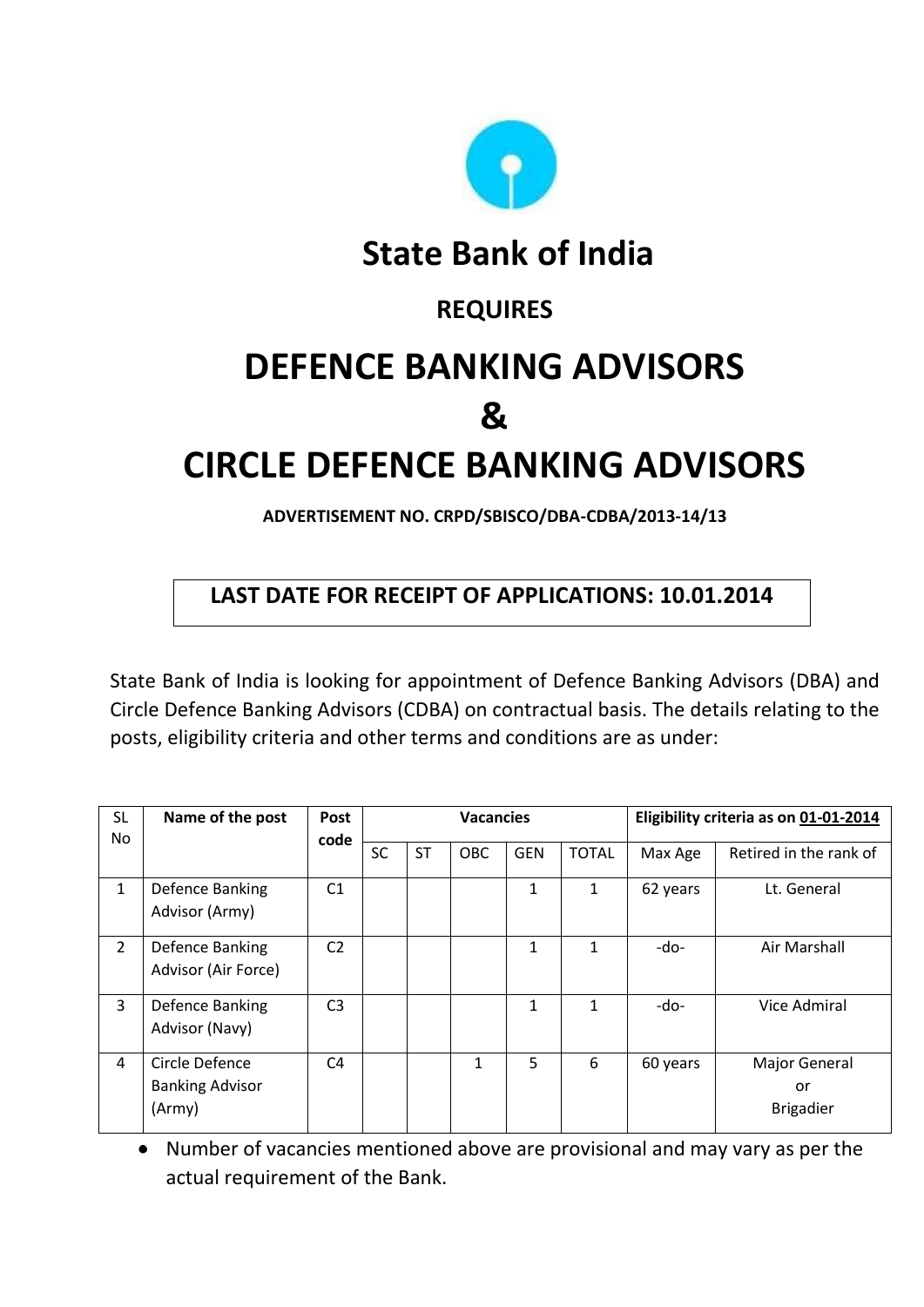#### **ROLE EXPECTATIONS AND JOB PROFILE**

Post Code C1, C2 & C3: Defence Banking Advisors will be responsible for marketing and development of Defence Banking Business of the Bank. They shall liaise with Army/ other Defence forces/ paramilitary Headquarters. Responsibility includes increasing the spread of Bank's Defence Salary package. They shall co-ordinate with CDBAs for marketing Defence Banking Business. They will be acting as one point contact for defence services for complaint redressal.

**Post Code C4:** Circle Defence Banking advisors shall liaise with local units of Defence forces/ paramilitary forces for expanding the relationship between Army/other forces and SBI and for spreading Defence Salary Package. Acting as one-point contact for the Defence/ Paramilitary establishments in their area of complaints redressal.

#### **TERMS OF ENGAGEMENT:**

**a) PERIOD OF CONTRACT:** Selected candidates will be engaged for a period of 2 years initially. On completion of the contract period, DBAs aged 64 years or less & CDBAs aged 62 years or less with satisfactory health condition canbe considered for re-engagement for a maximum period of two more years at Bank's discretion.

#### **b) COMPENSATION PACKAGE:**

**DEFENCE BANKING ADVISOR**: CTC Rs.28 lacs per annum. Basic pay will be Rs.1,00,000 p.m. and remaining portion of CTC will be paid as HRA, conveyance allowance and others. The approximate CTC payable per annum after deducting the monthly pension drawn (prior to commutation) will be Rs.21 lacs.

**CIRCLE DEFENCE BANKING ADVISOR**: CTC Rs.20 lacs at metro centres and Rs.18 lacs at other centres per annum. Basic pay will be Rs. 80,000 p.m. and remaining portion of CTC will be paid as HRA, conveyance allowance and others. The approximate CTC payable per annum after deducting themonthly pension drawn (prior to commutation) will be Rs.14 lacs at Metro centres and Rs.12 lacs at other centres.

DBAs/CDBAs will be eligible for reimbursement of mobile phone call charges, subject to ceiling. They will also be eligible for TA, HA, lodging & boarding expenses during official duties.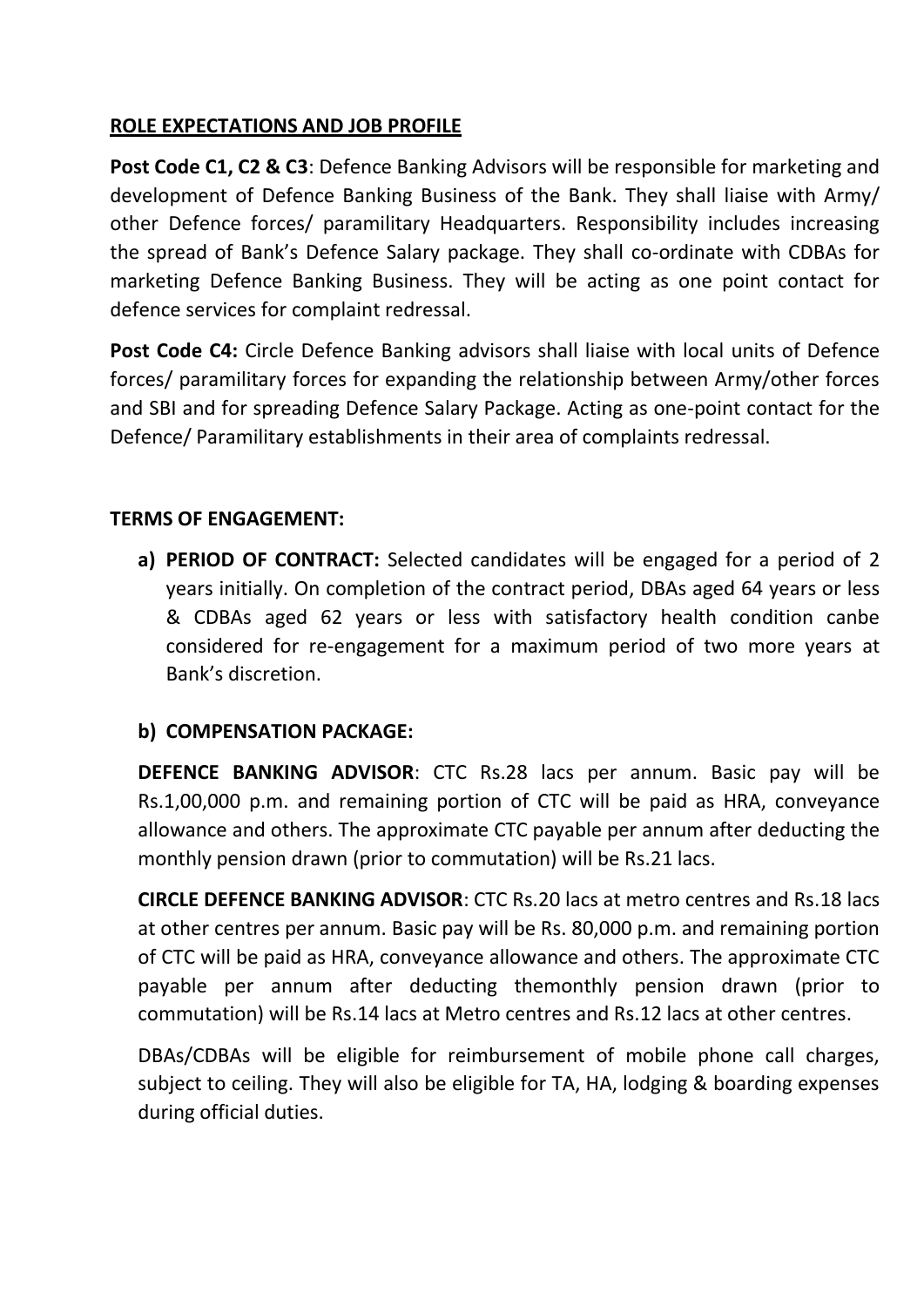#### **c) PROPOSED PLACE OF POSTING**

| Post Code C1: Defence Banking Advisor (Army)                    | Delhi  |
|-----------------------------------------------------------------|--------|
| Post Code C2: Defence Banking Advisor (Air Force) -             | Delhi  |
| Post Code C3: Defence Banking Advisor (Navy)<br>$\sim 10^{-11}$ | Mumbai |
| Post Code C4: Circle Defence Banking Advisors (Army) -          |        |

Chandigarh, Guwahati, Lucknow, Kolkata, Pune, Hyderabad

• Bank may decide to add or delete the place of posting and the place of posting may change as per Banks need.

#### **SELECTION PROCEDURE:**

Valid applications will be short listed by the committee of specialists/experts and shortlisted candidates will be called for interview. Final selection will be on the basis of performance in interview.

#### **HOW TO APPLY:**

- The application format is available on Bank's website [www.statebankofindia.com](http://www.statebankofindia.com/) or [www.sbi.co.in.](http://www.sbi.co.in/)
- Candidates should down load the application format and complete it in all respects.
- The completed application with photograph & signature of the applicant should be sent by ordinary post to the address mentioned in the application along with the following papers.
	- Proof of age (Copy of  $10^{th}$  standard/  $12^{th}$  standard certificate or Discharge certificate showing the Date of Birth).
	- $\triangleright$  Copy of Discharge certificate.
	- $\triangleright$  A one page write-up as separate annexure, describing career and performance achievements in service and details of gallantry awards/medals if any with supporting documents.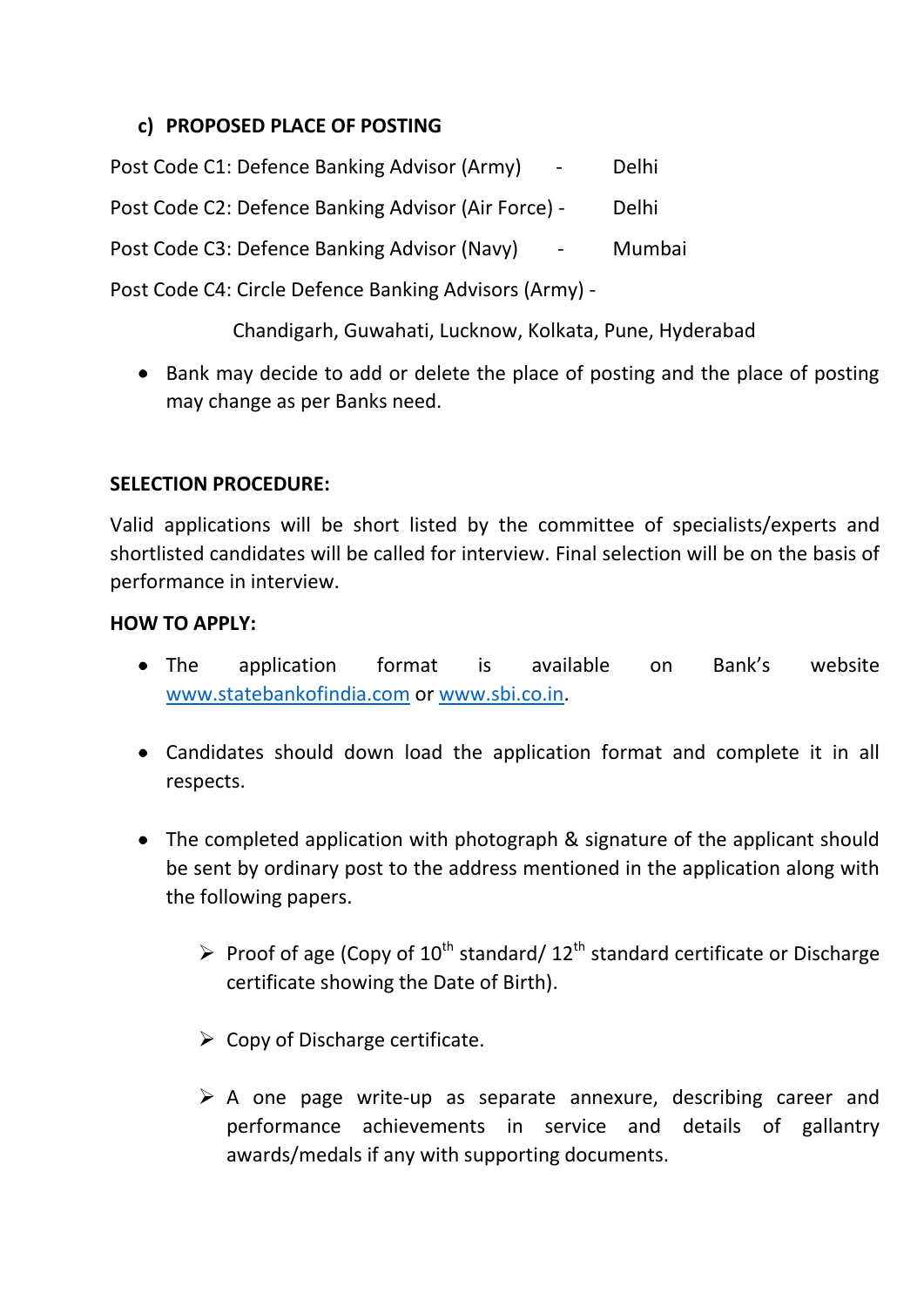- $\triangleright$  The OBC category candidate will have to produce his/her original caste certificate/relevant certificates with Non-creamy layer clause issued during the period 01.04.2013 to 31.03.2014by the competent authority along with a declaration for availing reservation of OBC on prescribed format at the time of interview, failing which his/her candidature shall be cancelled and he/she will not be admitted for interview.
- Candidates serving in Government/ Quasi-Government offices, Public Sector undertaking including Nationalised Banks and Financial Institutions will be required to submit "No Objection Certificate" from the employer at the time of interview.

#### **GENERAL INSTRUCTIONS:**

- 1. While applying for the post, the applicant should ensure that he/she fulfils the eligibility and other norms mentioned above as on the specified date and that the particulars furnished by him/her are correct in all respects.
- 2. In case it is detected at any stage of recruitment that a candidate does not fulfil the eligibility norms and/ or that he/she has furnished any incorrect/false information or has suppressed any material fact (s) his/her candidature will stand cancelled. If any of these shortcoming(s) is/are detected even after appointment, his/her services are liable to be terminated.
- 3. Candidates should have valid mail id which should be kept active during the currency of this recruitment exercise to receive call letters and other communications, if any.
- 4. The candidates should be medically fit to move freely and undertake tours independently and should not be suffering from any major ailment(s) which may adversely impact his performance in the Bank. Appointment of the selected candidate is subject to his/her being declared medically fit by medical officer (s) appointed/approved by the Bank.